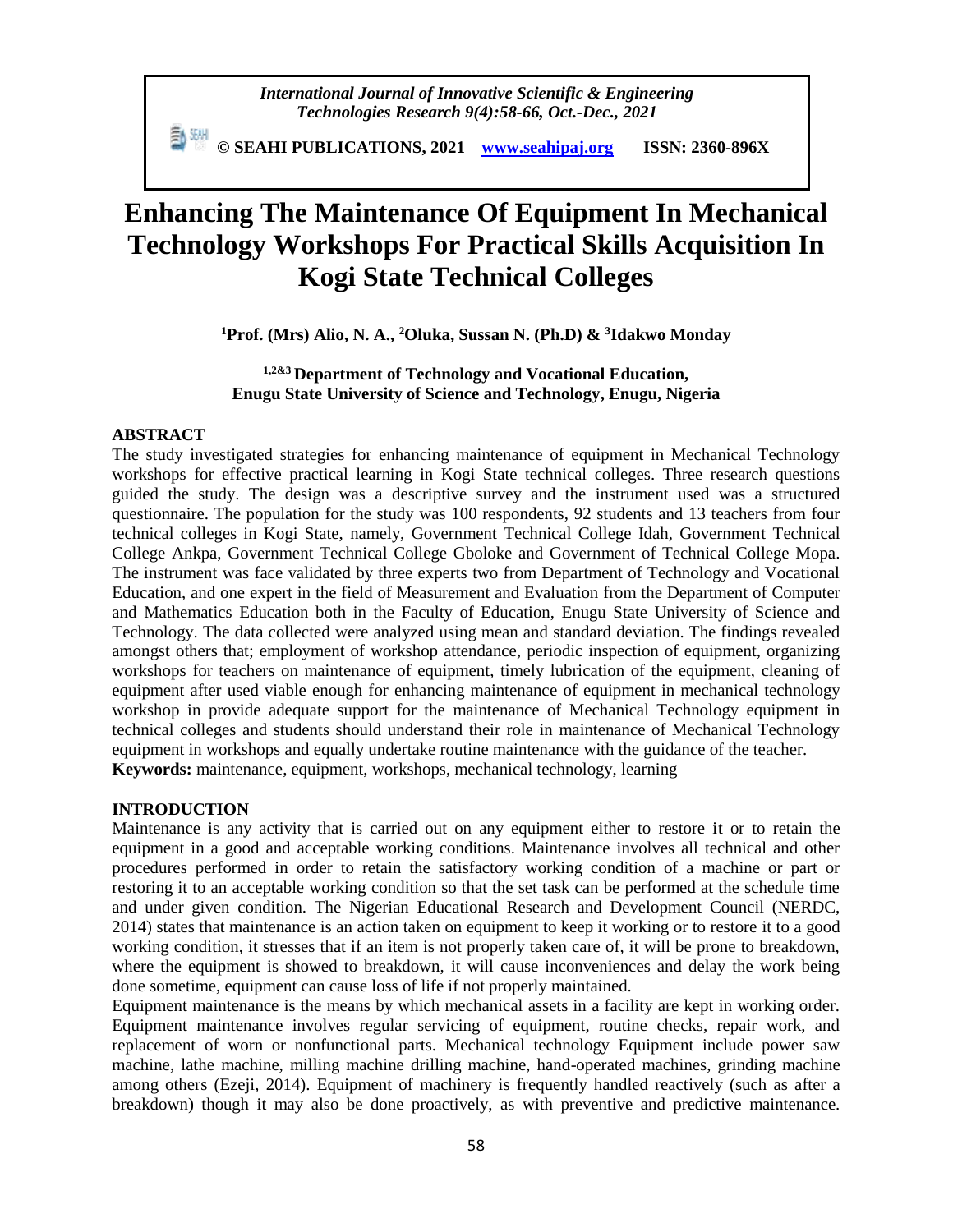Preventive maintenance keeps assets in good repair through regularly scheduled serving, predictive maintenance relies on equipment monitoring to detect problems before they result to breakdown.

Therefore, the Nigeria Education Research and Development Council (NERDC, 2014) identified the purpose of the maintenance as follows; to make the equipment function properly; avoid preventable breakdown to reduce chances of accidents and ensure safe use; avoid the inconvenience of equipment failures; to make the equipment last longer; and reduce loss of time and thereby saving money. In order to achieve the above purposes, there is every need to adopt various types of maintenance as follows; preventive, corrective and routine as well as predictive maintenance.

Preventive maintenance is a type of maintenance or practice that involves inspection, lubrication, cleaning and testing of an equipment or facility used in factory or laboratory. Mohammed (2015) stated that preventive maintenance is used to delay the breakdown of equipment, and also reduce the severity of any breakdown that might occur. The author noted that servicing as routine cleaning, lubrication and adjustment may significantly reduce wear and prevent breakdown. This process will eventually lengthen the life span of such equipment and ensure continued services but if breakdown happened repair and corrective maintenance will be carried out on the machine.

Corrective maintenance is a work carried out to restore (including adjustment and repair) an asset that has ceased to meet working and services standards. Amuka (2013) stressed that corrective maintenance is employed when there is malfunctioning or complete breakdown of the equipment. Similarly, Ameh (2015) defined corrective maintenance as a work or action needed to restore the integrity of damage or deteriorated structure which includes the repair or replacement of defective parts. This act could be avoided through regular checks and routine maintenance of workshop equipment.

Routine maintenance is maintenance activities such as regular inspections of machine servicing. Routine maintenance is done on a regular basis, whether that is daily, weekly, monthly, or yearly. Routine maintenance is an important part of keeping systems up to date and functional (Elobuike, 2015). Routine maintenance tasks are small and simple in nature and only require basic maintenance skills to perform well. These may be completed daily, weekly, monthly, quarterly, or annually. Companies that invest in routine maintenance can extend the service lives of their assets, reduce emergency and equipment, hence they will breakdown and maintenance, keep their production lines or facilities up and running more consistently. Routine maintenance is a type of preventive maintenance and also a key part of total productive maintenance in which machine operators perform small maintenance tasks to increase the reliability of the machines they use everyday (Mohammed, 2014).

A meaningful education programme can only be offered when equipment, tools and facilities are continuously maintained. Each of these facilities needs to be in a good working condition at all times to enhance the students training. Various maintenance measures should be employed to ensure efficient and effective servicing of these equipment in order to keep them operational and to eliminate preventable breakdown. The equipment and the facilities under such good working conditions are used to carry out practical skills activities in technical workshops among which is the mechanical Engineering crafts trades workshops in technical colleges. The Federal Republic of Nigeria (FRN, 2014) the National Policy for education states that Technical or Technology Education would provide technical knowledge and vocational skills necessary for agriculture, industries, commercial for economic development through the provisions of well trained personnel at sub professional grades and the middle level manpower. These facts cannot be achieved without readily available and operational machines and tools.

Mechanical Engineering crafts trade is one of the trades courses offered in Technical Colleges which allowed the individual students to fit into an industrial production units for the purpose of machinery operators. Mechanical crafts trade as a programme supposed to be done in a classrooms setting that is known as workshop. The workshop for the teaching and learning of Mechanical engineer of crafts trades need to be well equipped and maintained (Mshelica, 2011).

The workshop for the teaching and learning of mechanical crafts trade need to be well equipped and maintained. Mechanical technology teachers and students are directly involved in the use of mechanical technology equipment for teaching and learning of practical skills in the workshops. Mechanical technology crafts trades cannot be taught successfully without equipment which are appropriately kept in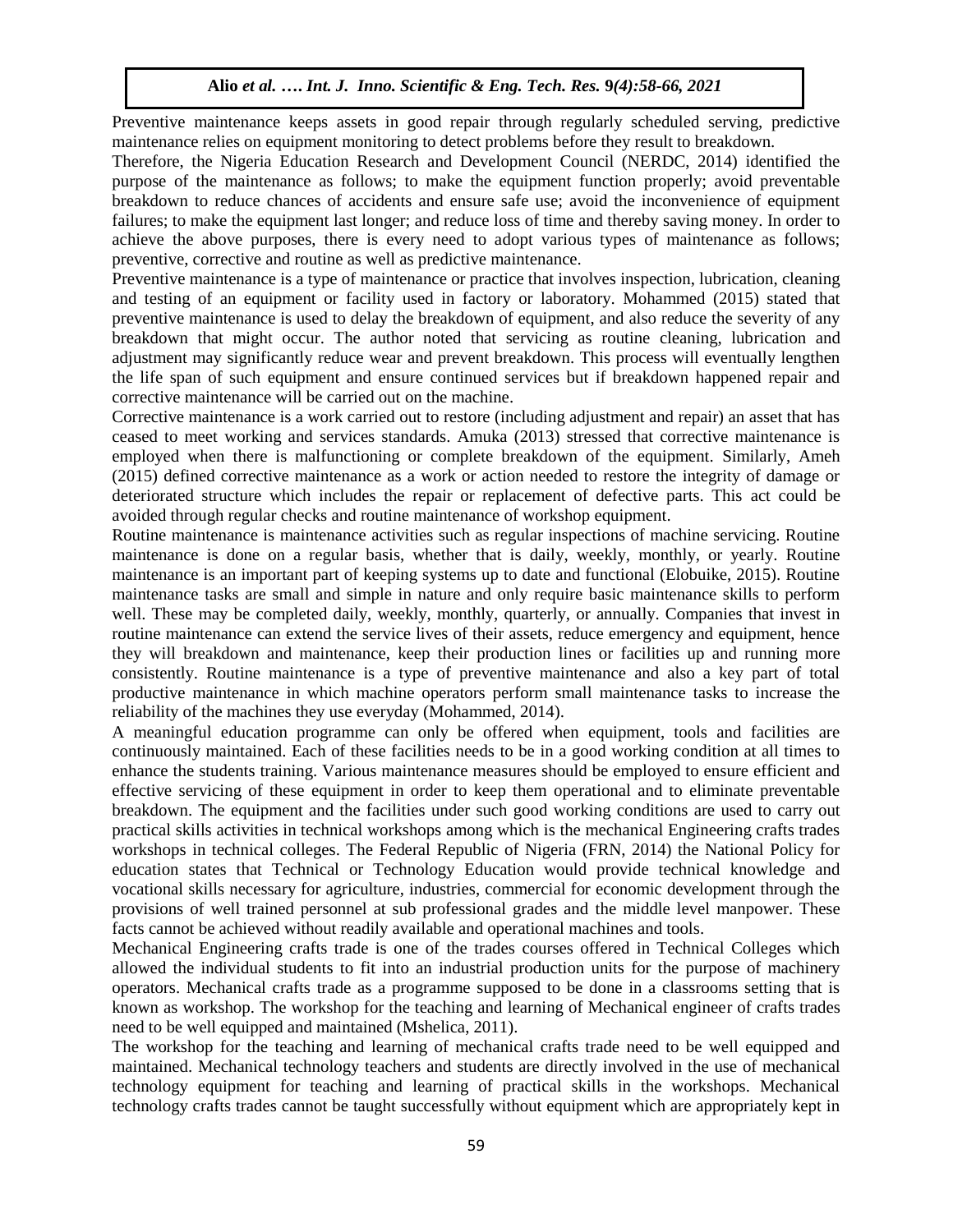the workshops (Fakomogbon, 2014) safe keeping equipment is necessary to keep them readily available for use in the workshops. When the equipment are well maintained and are in good condition, the students will be engaged in meaningful practical works activities which will make them to be competent towards self-actualization (Nwagwu, 2013). The need for readily functional equipment and machine tools in Mechanical Technology Crafts Workshop cannot be over emphasized. This is because of the laudable objectives that mechanical technology hold for students and teachers and in national technological development.

Therefore, there is every need for the government, school management, teachers, students and community at large to ensure that equipment are maintained regularly for durability, availability and to save cost. The need for enhanced maintenance of equipment on the part of government, schools managements, teachers and students cannot be over emphasized. The equipment are used by the students for practical works which help the student to have creative and innovative abilities that enhance self-reliance and most importantly attaining proficiency in skills acquisition. Maintained equipment are in good condition for students' effective practical works activities which eventually help them to develop interests in technology programmes in future (Nwagwu, 2013).

The governments which are the sole owners of some schools are expected to provide funds for the maintenance of the equipment, and constantly supervise schools to ensure that the equipment in the workshops are adequately maintained for practical skill acquisition among the students of mechanical technology programme for sustainable self-employment on graduation. The students who are the recipients of the theoretical knowledge and practical skills inherent in mechanical programmes are expected to be ready to learn preventive, corrective and predictive maintenance and are capable of applying them correctly. They are expected to co-operate with their teacher in carrying out maintenance exercise on equipments during practical lessons. Teachers who are the chief facilitators of the theoretical knowledge and acquisition of practical skills are to use equipment for specific operations and carry out preventive and corrective maintenance carefully. They (the stakeholders) in mechanical technology programme are expected to monitor the equipment timely (Mkpa, 2013).

Cloane (2014), stated that mechanical technology equipment in schools are not properly maintained but are abandoned, not readily used for teaching and learning and students are not be properly exposed to the practical operations of the mechanical technology equipment, their used, maintenance practices and repair that will enable them acquire mechanical technology skills. In the society today, it appears that the graduates of mechanical technology are unable to use simple mechanical technology equipment in the solving of day-to-day domestic, industrial and workshops problems. More so, majority of the workshops are poorly equipped for the training of technology teachers and students.

In Kogi State, this condition has persisted and students are trained without the Mechanical Technology equipment. This is turn produces students without good practical experience in schools. Some of the available equipment are not used due to their faulty conditions in teaching and learning of practical skills in mechanical technology, while such schools workshops and equipment would have been in good condition and equally meet the expected standard if properly maintained by expertise in the profession (Abdullahi, 2013).

Therefore, Osisioma (2014) posited that the necessity for Technical and Vocational Education in an industry depends largely on the right caliber of skilled manpower. It was reviewed in a study conducted by Efijka (2014) state that so many problems were identified concerning improper maintenance of Mechanical Technology Workshop which have become obstacles to the traders at most levels in our education sector. The problem identified includes; poor condition of service to mechanical tools, poor maintenance culture by teachers/students, inadequate in-service training of teachers to upgrade and modernize their competencies and skills through workshops and seminars, and poor supply of electricity by the Power Holding Company of Nigeria via distribution company like Enugu Electricity Distribution Company as concerns the Eastern region of Nigeria for an example. Similarly, Adeyemi (2018) observed that students lack interests in the technical areas and this affect among others the maintenance of mechanical technology trade equipment and as well as the course in technical colleges. Therefore, the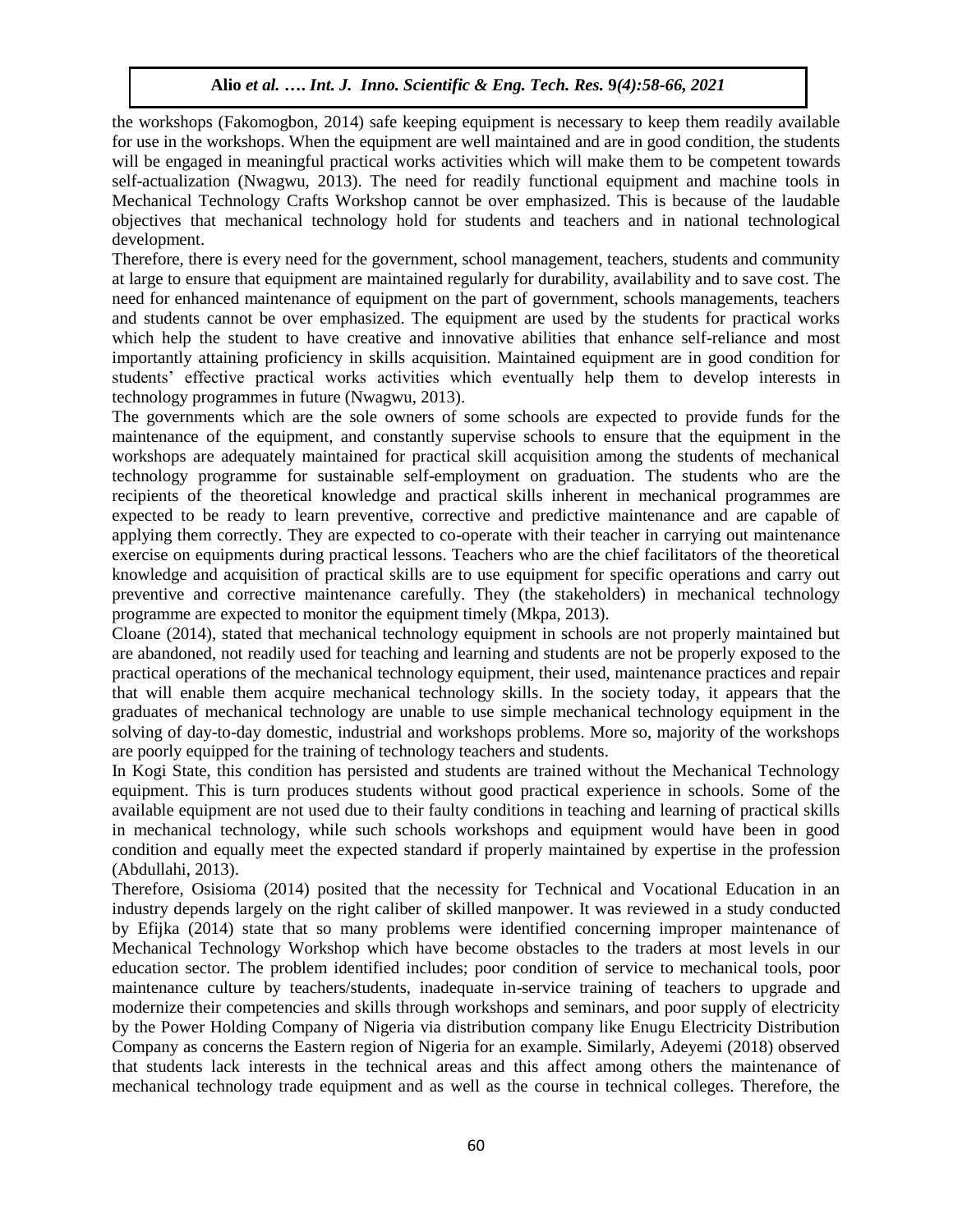main focus of this investigation is to determine the measures for enhancing the maintenance of equipment in Mechanical Technology trade workshops for effective practical works in Kogi State Technical College. **Statement of the Problem** 

Students of mechanical technology in technical colleges are expected to be technologically competent in order to meet up with their day-to-day activities and have interest in being creative after graduation. Hence, the ideas posed in questions also forms how can the national objectives of Mechanical Technology be achieved when the students are not given adequate orientation in the use of technological equipment that could make them to further their training in technology; when they are not taught to be technologically competent, and not taught to be creative due to poor condition of the equipment in the workshops. This would invariably lead to the teaching of Mechanical Technology theoretically rather than practically.

The worries of the researchers are that if Mechanical Technology teachers in technical colleges in Kogi State resorted to teaching these lessons more theoretical than practical result of poor condition of workshop equipment, the students may develop poor interest to further their education in technology, have little or no knowledge and skills required in mechanical technology trades which are needed for their personal, state and the national development as a whole which would make them to be creative so as to become self-reliant after graduation. With these trend of events, students may become technologically incompetent, and may not carry out their day to day to day activities creditably/unproficiency. The state of incompetency on the part of students of mechanical technology programme on graduation would tantamount to unemployment of youths and graduates which would lured them into unwholesome behaviors such as cultism, kidnapping, arm rubbery among others that make them constitute themselves into a menace to the state in particular and society at large. Therefore, there is very urgent need to determine the strategies for enhancing the maintenance of Mechanical Technology equipment. Hence, the problem of this study expressed in a question form is; what are the measure for enhancing maintenance of equipment in Mechanical Technology workshops for effective practical skills acquisitions in Kogi State Technical Colleges.

# **Purpose of the Study**

The major purpose of this study was to determine the strategies for enhancing the maintenance of equipment in mechanical technology workshops for effective practical learning in Kogi State technical colleges. Specifically, the study sought to:

- 1. determine the government-related measures for enhancing the maintenance of equipment in Mechanical Technology Workshops for effective practical skill acquisition in technical college in Kogi State.
- 2. determine the teacher-related measures for enhancing the maintenance of equipment in Mechanical Technology Workshops for effective practical skills acquisition in technical colleges in Kogi State.
- 3. determine the student related measures for enhancing the maintenance of equipment in Mechanical Technology Workshops for effective practical skills acquisitions in technical colleges in Kogi State.

# **Research Questions**

The following research questions guided the study;

- 1. What are the government-related measures for enhancing maintenance of equipment in Mechanical Technology workshops for effective practical skill acquisitions in technical colleges in Kogi State?
- 2. What are the teacher-related measures to enhancing maintenance of equipment in Mechanical Technology workshops for effective practical skills acquisition in technical college in Kogi State?
- 3. What are the student-related measures for enhancing maintenance of equipment in Mechanical Technology workshops for effective practical skills acquisition in technical colleges in Kogi State.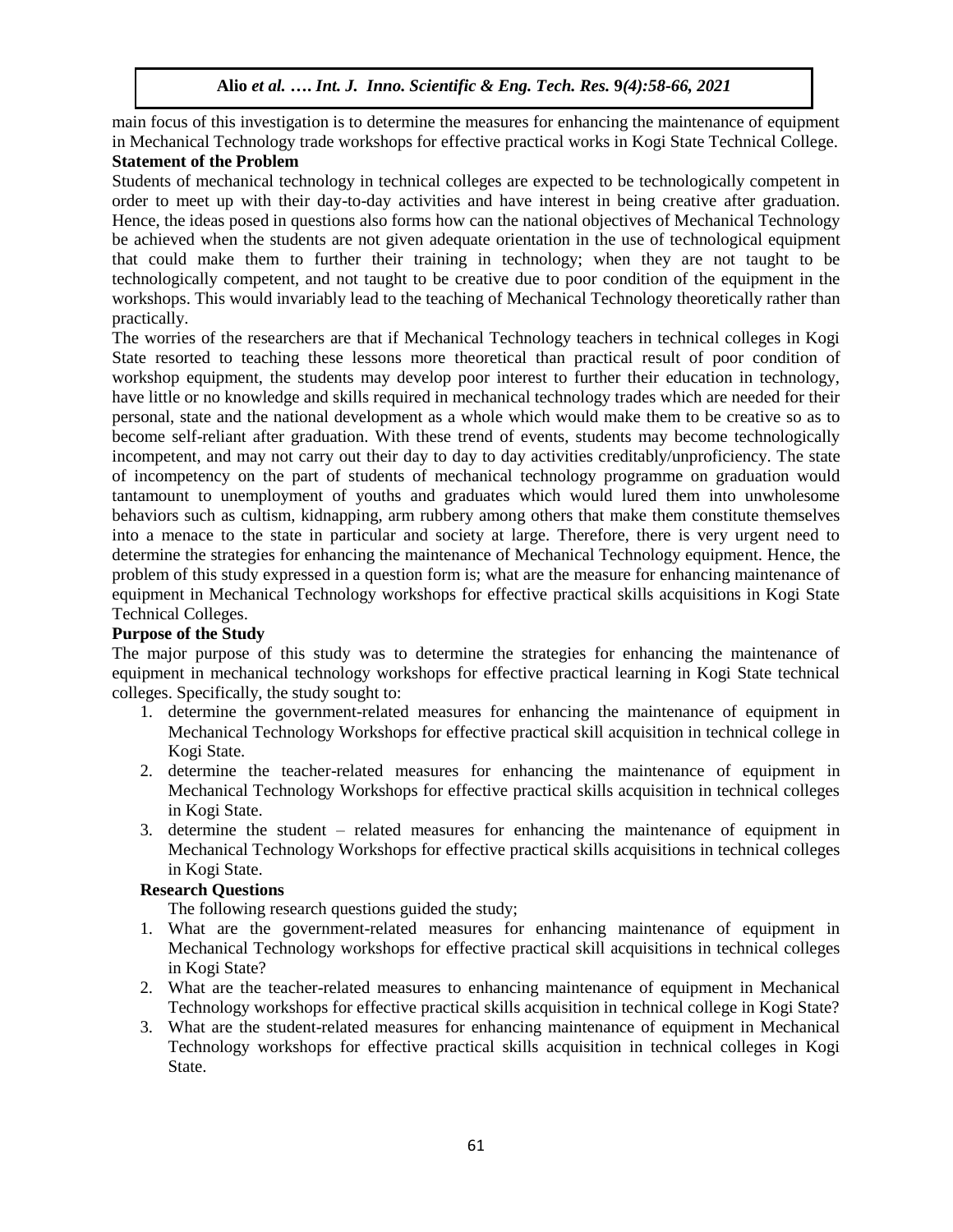## **METHODS**

This study adopted a descriptive survey design technical colleges in Kogi State, Nigeria. The population for the study was 105 respondents which consisted of 92 students and 13 technical teachers in the four government owned technical colleges in Kogi State namely; Government Technical College Idah, Government Technical College Mopa. There was no sampling because the population was relatively small and manageable. The instrument was a 30 item questionnaire statement to elicit responses from the respondents. The instrument was face validated by three experts, two experts are from the Department of Technology and Vocational Education, and one expert in the area of Measurement and Evaluation, from the Department of Computer and Mathematics Education both in the Faculty of Education, Enugu State University of Science and Technology. It has two parts, A & B. Part A elicited the demographic information of the respondents, while part B has three sections/clusters that collected data from the respondents with regards to the three research questions that guided the study. Sections 1 on the government-related measures for enhancing the maintenance of equipment in Mechanical Technology Workshops for effective practical skills acquisition Section 2 on teacher – related measures for enhancing the maintenance of equipment in Mechanical Technology Workshops for effective practical skills acquisition and while section 3 was on student-related measures for enhancing the maintenance of equipment in Mechanical Technology Workshops for effective practical skills acquisition in technical colleges in Kogi State.

The questionnaire item was structure in 5 point Likert scale assigned numerical values of Very Highly Required (VHR) 5 points and Not Required (HR) 4 points, Moderately Required (MR) 3 points Lowly Required 2 points and Not Required (NR) 1 point. The questionnaire was distributed to the students and teachers of technical colleges under the study. The 105 copies of the questionnaire were distributed to the respondents with the help of three research assistants briefed on the methods and distribution of the questionnaire which is on the methods of distribution of the questionnaire which was on the spot distribution and collection which resulted to 100% return rate.

Mean and Standard Deviation were used to analyze the data collected for the study and the decision was that 3.00 mean rating and above were regarded as required in terms of measures for enhancing maintenance of equipment in Mechanical Technology workshops for effective practical teaching and learning; while any mean rating(s) below 3.50 mean was regarded as not required as measures for enhancing maintenance of equipment in Mechanical Technology workshops for effective practical teaching/learning in Technical colleges in Kogi State.

## **RESULTS**

In line with the three research questions which guided the study, the result of the data analysis were presented in the table below:

**Table 1: Mean responses of the respondents on the government-related measures for enhancing maintenance of equipment in Mechanical Technology workshops for practical skills acquisition in Technical Colleges in Kogi State**

| S/N | The Government-related Measures are:                                                          | $(\mathbf{x})$ | S.D  | <b>Remarks</b>         |
|-----|-----------------------------------------------------------------------------------------------|----------------|------|------------------------|
| 1   | enhanced yearly budget                                                                        | 3.90           | 0.62 | <b>Highly Required</b> |
| 2.  | foreign technical supports (instructional $\&$ infrastructural resources)                     | 3.87           | 0.22 | <b>Highly Required</b> |
| 3.  | periodic inspection of equipment                                                              | 3.81           | 0.30 | <b>Highly Required</b> |
| 4.  | in-service training for technical teachers                                                    | 3.59           | 0.76 | <b>Highly Required</b> |
| 5.  | adequate employment of workshop attendants                                                    | 3.71           | 0.44 | <b>Highly Required</b> |
| 6.  | sustained funding for equipment procurements & repairs                                        | 3.61           | 0.42 | <b>Highly Required</b> |
| 7.  | frequent supervision of teachers handling maintenance services                                | 3.86           | 0.24 | <b>Highly Required</b> |
| 8.  | adequate attentive in keeping the equipment operational                                       | 3.67           | 0.56 | <b>Highly Required</b> |
| 9.  | occasional deployment of foreign expertise for<br>equipment<br>maintenance                    | 3.67           | 0.56 | <b>Highly Required</b> |
| 10. | coaching teachers at different skills levels by technical aids staff 3.58<br>from industries. |                | 0.78 | <b>Highly Required</b> |
|     | <b>Cluster Mean and Standard Deviation</b>                                                    | 3.73           | 0.49 | <b>Highly Required</b> |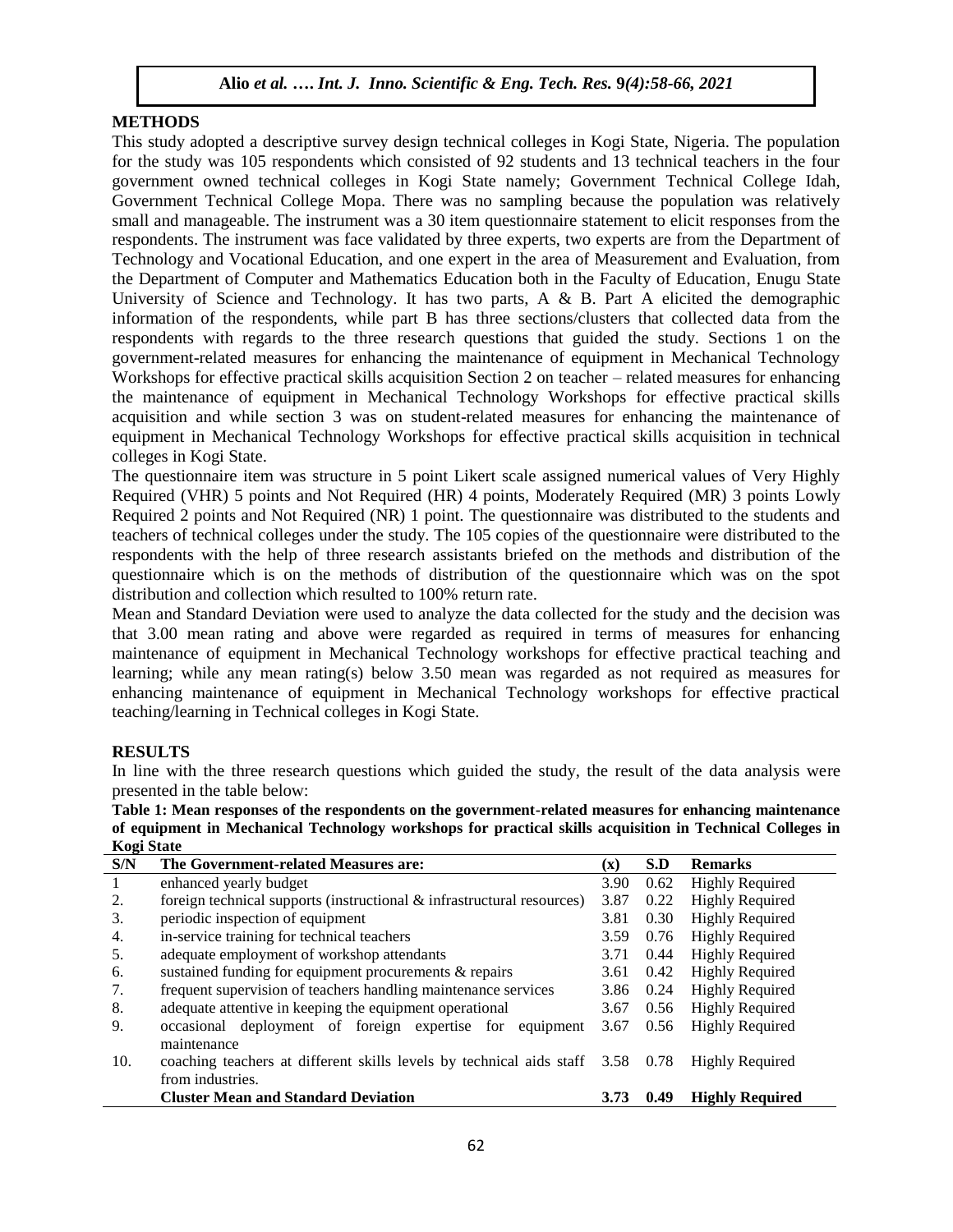The above table indicates that the respondents in considering government related measure rated item 1 enhanced yearly budge (3.90) as highest in ranking, followed by periodic inspection of equipment in item 3 (3.88) was rated second while item 2 (3.87) foreign technical support was rated third. However, all the other government-related strategies were highly rated as necessary for enhancing maintenance of equipment in mechanical technology workshop for practical learning. The cluster mean of 3.73 and standard deviation of 0.49 showed highly required. The low standard deviation of 0.49 depicted that the respondents opinion are closely related.

**Table 2: Mean responses of the respondents on the teacher related measure for enhancing maintenance of equipment in Mechanical technology workshops for effective practical learning in Technical Colleges in Kogi State.** 

| S/N | Items on the teacher-related measures are:                                                                                 | $\mathbf{x}$ | S.D  | <b>Remarks</b>         |
|-----|----------------------------------------------------------------------------------------------------------------------------|--------------|------|------------------------|
| 11  | ability to use appropriate equipment for a particular operation                                                            | 3.66         | 0.54 | <b>Highly Required</b> |
| 12. | frequent carrying out preventive maintenance correctly                                                                     | 3.60         | 0.45 | <b>Highly Required</b> |
| 13. | timely lubrication of the equipment especially moving points.                                                              | 3.86         | 0.24 | <b>Highly Required</b> |
| 14. | adoption of quality control assurance maintenance plan                                                                     | 3.87         | 0.22 | <b>Highly Required</b> |
| 15. | use of devoted student in equipment cleaning after use under<br>supervision by teacher, or instructors.                    | 3.67         | 0.56 | <b>Highly Required</b> |
| 16. | periodic testing of the equipment to avoid breakdown                                                                       | 3.71         | 0.72 | <b>Highly Required</b> |
| 17. | ability to carrying out routine, supervision in the workshops to<br>ensure equipment continuous operation.                 | 3.63         | 0.60 | <b>Highly Required</b> |
| 18. | carrying out routine maintenance in the workshops to accident as<br>a result of equipment malfunctioning.                  | 3.59         | 0.76 | <b>Highly Required</b> |
| 19. | teaching students locations of equipment that require lubrication<br>and, the frequent application of Grease at the points | 3.60         | 0.62 | <b>Highly Required</b> |
| 20. | instructing students on different kind of lubricants and where<br>each of them are applied.                                | 3.64         | 0.74 | <b>Highly Required</b> |
|     | <b>Cluster Mean and Standard deviation</b>                                                                                 | <b>3.68</b>  | 0.55 | <b>Highly Required</b> |

Adopt a quality control and assurance maintenance plan (3.87) was ranked highest followed by timely lubrication of the equipment (3.86) and then third in the ranking (3.71) was periodic testing of the equipment followed (3.67) was for the use of students in equipment cleaning after use under supervision. All the items were rated highly required as the teacher related measure for enhancing maintenance of equipment in Mechanical technology workshops for effective practical teaching/learning in Technical Colleges in Kogi State. The cluster mean of 3.68 further showed highly required while the low standard deviation of 0.55 showed that the respondents' responses analysed are similar.

**Table 3: Mean responses of the respondents on the student-related measure for enhancing maintenance of equipment in Mechanical Technology workshops for effective practical learning in Technical Colleges in Kogi State.**

| S/N | Items on the students-related measures includes:                     | $(\mathbf{x})$ | S.D  | <b>Remarks</b>         |
|-----|----------------------------------------------------------------------|----------------|------|------------------------|
| 21  | willingness to accept any work assigned to them by their teachers.   | 3.59           | 0.76 | <b>Highly Required</b> |
| 22. | to learn preventive, corrective and predictive<br>deadlines          | 3.74           | 0.86 | <b>Highly Required</b> |
|     | maintenance and apply them correctly                                 |                |      |                        |
| 23. | co-operation with their teachers in carrying out lubrication         | 3.63           | 0.60 | Highly Required        |
|     | exercise on equipment                                                |                |      |                        |
| 24. | ability to identify the kind of lubricant to be used for lubrication | 3.60           | 0.58 | Highly Required        |
| 25. | students disposition for practical exercises in the workshops        | 3.68           | 0.88 | <b>Highly Required</b> |
| 26. | punctual to workshop activities by the students                      | 3.85           | 0.23 | <b>Highly Required</b> |
| 27. | obedience in doing what they are told to do                          | 3.87           | 0.22 | <b>Highly Required</b> |
| 28. | having a good learning habit with grand interests by the technical   | 3.56           | 0.87 | <b>Highly Required</b> |
|     | college students.                                                    |                |      |                        |
| 29. | regular carrying out routine maintenance with the guidance of 3.58   |                | 0.88 | <b>Highly Required</b> |
|     | teachers/technical instructors.                                      |                |      |                        |
| 30  | cleaning of the equipment after use to remove dusts and iron         | 3.68           | 0.52 | Highly Required        |
|     | fitting to avoid rusts of the equipment parts or edge.               |                |      |                        |
|     | <b>Cluster Mean and Standard deviation</b>                           | 3.68           | 0.64 | <b>Highly Required</b> |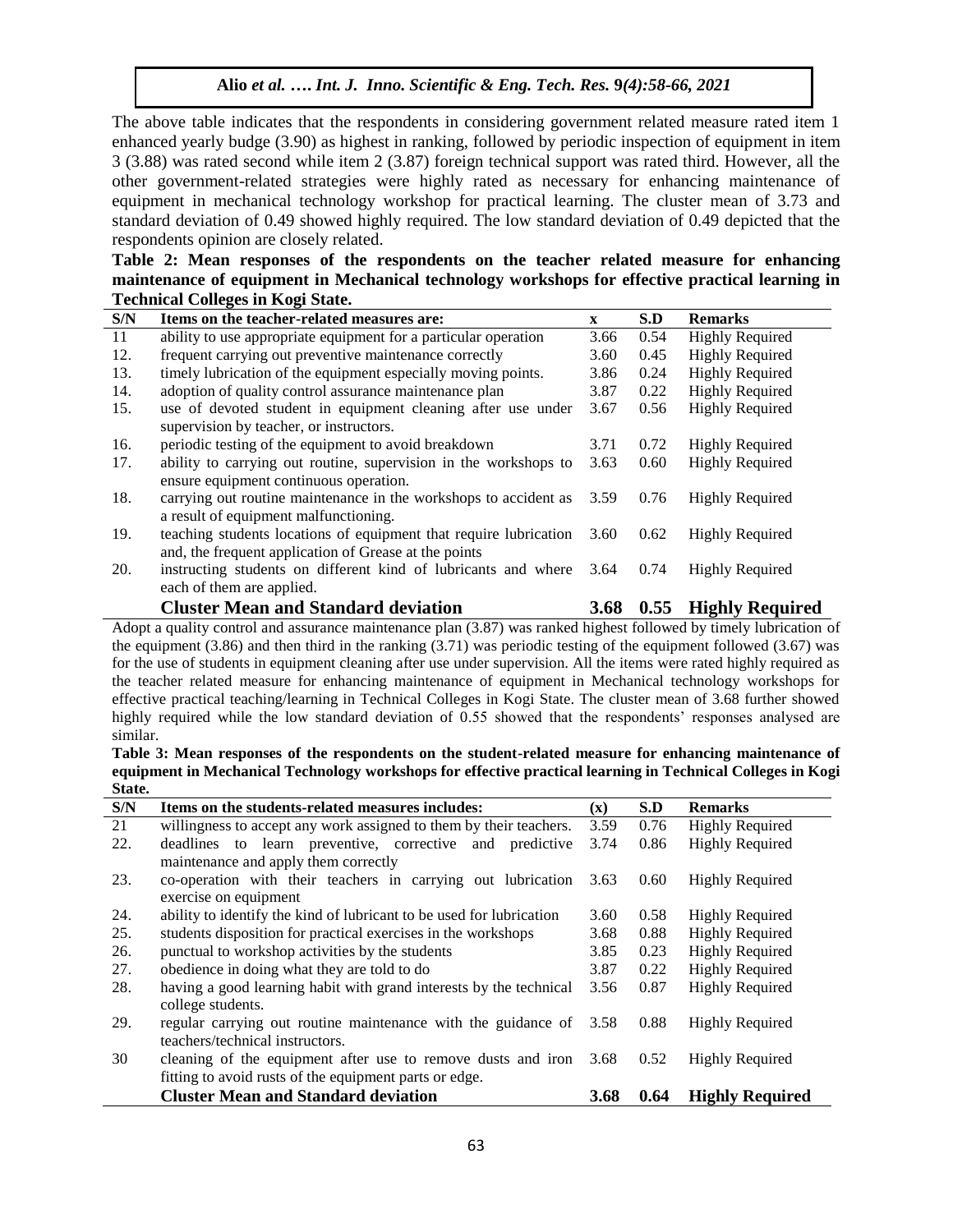In order for student to enhancing maintenance of equipment in Mechanical Technology workshops for effective practical teaching/learning, the above Table indicates that the 10 strategies investigated are highly needed to improve maintenance of equipment in mechanical technology workshop for effective practical teaching/learning in technical colleges in Kogi State. The mean ratings are within the ranges of 3.59 to 3.87 which means that the respondents have accepted the strategies investigated. This implies that maintenance of equipment can be improved using these students related strategies in technical colleges workshop. The cluster mean of 3.68 further showed highly required and the low standard deviation of 0.64 showed that the respondent's responses did not differ remarkably.

#### **DISCUSSION OF FINDINGS**

The findings of the study are discussed under the following subheadings;

#### **Government-Related Strategies for Enhancing Maintenance of Equipment in Mechanical Technology Workshops for Effective Practical Work.**

The 10 strategies investigated in research question one are highly required by the respondents as government-related strategies to improve the maintenance of equipment in Mechanical Technology workshops in technical colleges. Findings with respect to research question one revealed that if government employing workshops attendance to beinvolved in carrying out maintenance services on the equipment would enhance the maintenance in Mechanical Technology workshops. This agreed with Ameh (2015), who found that employment of workshop attendants by the government to cater for the equipment in Mechanical Technology workshops will help to improve the maintenance of the equipment and equally keep the workshops in good working condition. This would help to achieve effective teaching and learning of Mechanical Technology. Mohammed (2014) also noted that the attention given to the equipment by the attendants in the workshops will help to keep the equipment in good working condition for effective practical work by the teachers and students. This would help in the achievement of the laudable objectives of Mechanical Technology in technical colleges. The study also found that provision of in-service training for technical teachers by the government would improve the maintenance of equipment in Mechanical Technology workshops for effective practical learning in technical colleges in Kogi State. This is in agreement with Abdullahi (2013) who highlighted that in-service training for technical teachers improves the maintenance of equipment in Mechanical Technology workshops because it involves the training of the hands and brain for practical work. Fakomogbon (2004) also agreed that technical in-service education, if well organized by the government, has potentials of getting technical education teachers to become better acquainted with the necessary techniques for aiding their students to learn maintenance practices for the workshop equipment in order to use them or teach technical education courses. In view of the above, government needs to employ workshop attendants, provide in-service training for technical teachers and carry out all the government -related strategies investigated in this study to enhance maintenance of equipment in Mechanical Technology workshops.

# **Teacher Related-Strategies for Enhancing Maintenance of Equipment in Mechanical Technology Workshops for Effective Practical Learning.**

The 10 strategies investigated in research question two are required by the respondents as teacher-related strategies to improve maintenance of equipment in Mechanical Technology workshops in technical colleges. The study indicated that, the use of appropriate equipment for a particular operation, timely lubrication of the equipment, the use of students in equipment cleaning after use under supervision, periodic testing of the equipment, among others as identified in this study were viable strategies for enhancing maintenance of equipment for effective practical learning in Mechanical Technology workshops in technical colleges. The findings of the study were in agreement with the findings of Fenker (2014) who found that teachers of Mechanical Technology could help to enhance maintenance of equipment by assigning jobs to students, carrying out routine maintenance in the workshops, teaching students location of equipment required lubrication, among others to improve equipment maintenance in secondary schools. Brubaker (2014) also agreed that carrying out preventive and corrective maintenance correctly, adoption of a quality control and assurance maintenance plan and periodic testing of the equipment, enhanced maintenance of equipment in Mechanical Technology Workshops for effective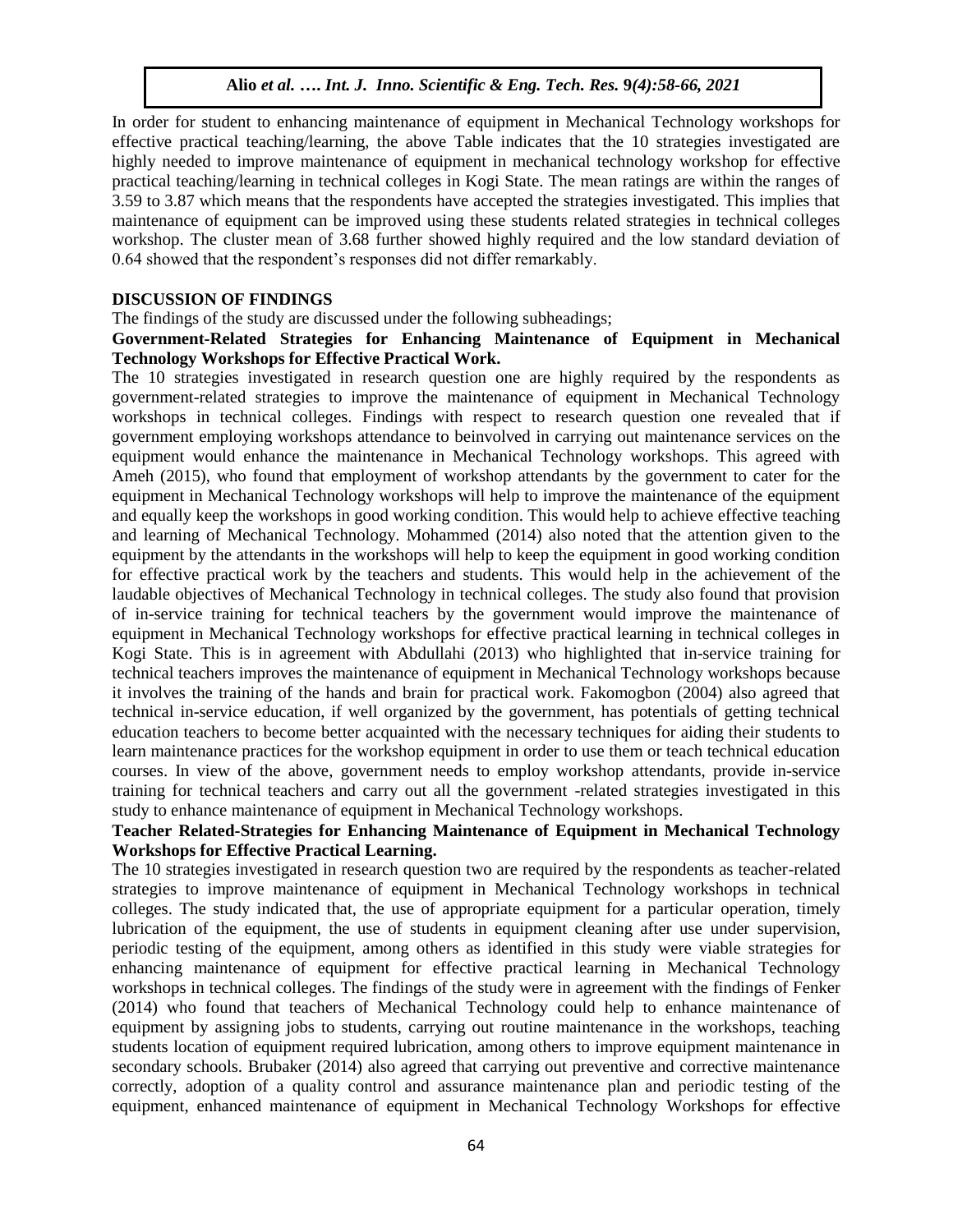practical work. Teachers of Mechanical Technology need to teach students the needs to carry out periodic testing and maintenance of equipment in Mechanical Technology workshops for effective practical learning in technical colleges in Kogi State.

# **Student-Related Strategies for Enhancing Maintenance of Equipment in Mechanical Technology Workshops for Effective Practical Learning in Technical Colleges**

The 10 strategies investigated (items 21-30) in research question four are required by the respondents as student-related strategies to improve maintenance of equipment in Mechanical Technology workshops in technical colleges The study revealed that humility, punctuality, obedience, readiness and cooperation were student related strategies for enhancing the maintenance of equipment in the Mechanical Technology workshops in technical colleges in Kogi State. The findings were in consonance with the opinion of Mkpa (2013) who agreed that before a student would be able to comprehend whatever he is taught, he will need to have attributes such as humility, co-operation, punctuality, obedience amongst others, Elobuike (2015) also highlighted the virtues too. This implied that if students were obedient, they would easily carryout the instruction given to them in the workshops by the teacher and would embark on field trips to industries where maintenance services were carried out on routine bases for them to learn and carryout same in their school workshops. Esomonu (2014) also agreed that obedient by the students of Mechanical Technology would help them to embark on field trips to various industries, to carry out maintenance when on field trip. This would help to enhance maintenance of equipment in Mechanical Technology Workshops, in technical colleges.

# **CONCLUSION**

The following conclusions were drawn based on the findings of the study: Enhancing maintenance of equipment in Mechanical Technology workshops for effective practical learning in technical colleges constitute a matter of concern for the government, teachers' and. students. More so, government should see the need to enhance maintenance of equipment in Mechanical Technology Workshops in order to improve effective practical learning. There is need for government to embark on the ten strategies for the maintenance of equipment in the workshops. For instance, government needs to employ workshops attendants and provide in-service training for technical teachers to enhance maintenance of equipment in technical colleges workshops.

Teachers need to show interest in enhancing maintenance of equipment for effective practical work in Mechanical Technology workshops. Teachers need to carry out the ten strategies investigated to improve maintenance of equipment for effective practical work in technical college workshops. For instance, there is need for teachers to carry out preventive and corrective maintenance correctly, lubricate the equipment timely teachers also need to use the students to clean the equipment after use. There is need for close supervision, carry out periodic testing of the equipment.

Students need to show interest in carrying out the ten strategies investigated to enhancing maintenance of equipment in Mechanical Technology workshops for effective practical learning in secondary schools. There is need for students to obey their teachers in carrying out cleaning of the equipment after use. Students also need to be regular and punctual to workshop activities, co-operate with their teachers in carrying out lubrication exercise on the equipment.

## **RECOMMENDATIONS**

Based on the findings for this study, the following recommendations were made:

- 1. Government should provide adequate support for the maintenance of Mechanical Technology equipment in technical colleges.
- 2. Effort should be made by school management by ensuring that their administrative function to Mechanical Technology equipment maintenance are carried out for effective Workshops practice.
- 3. All the strategies for enhancing maintenance of equipment in Mechanical Technology Workshops identified in this study should be compiled in a-handbook manual to be used in training Mechanical Technology students in technical colleges.